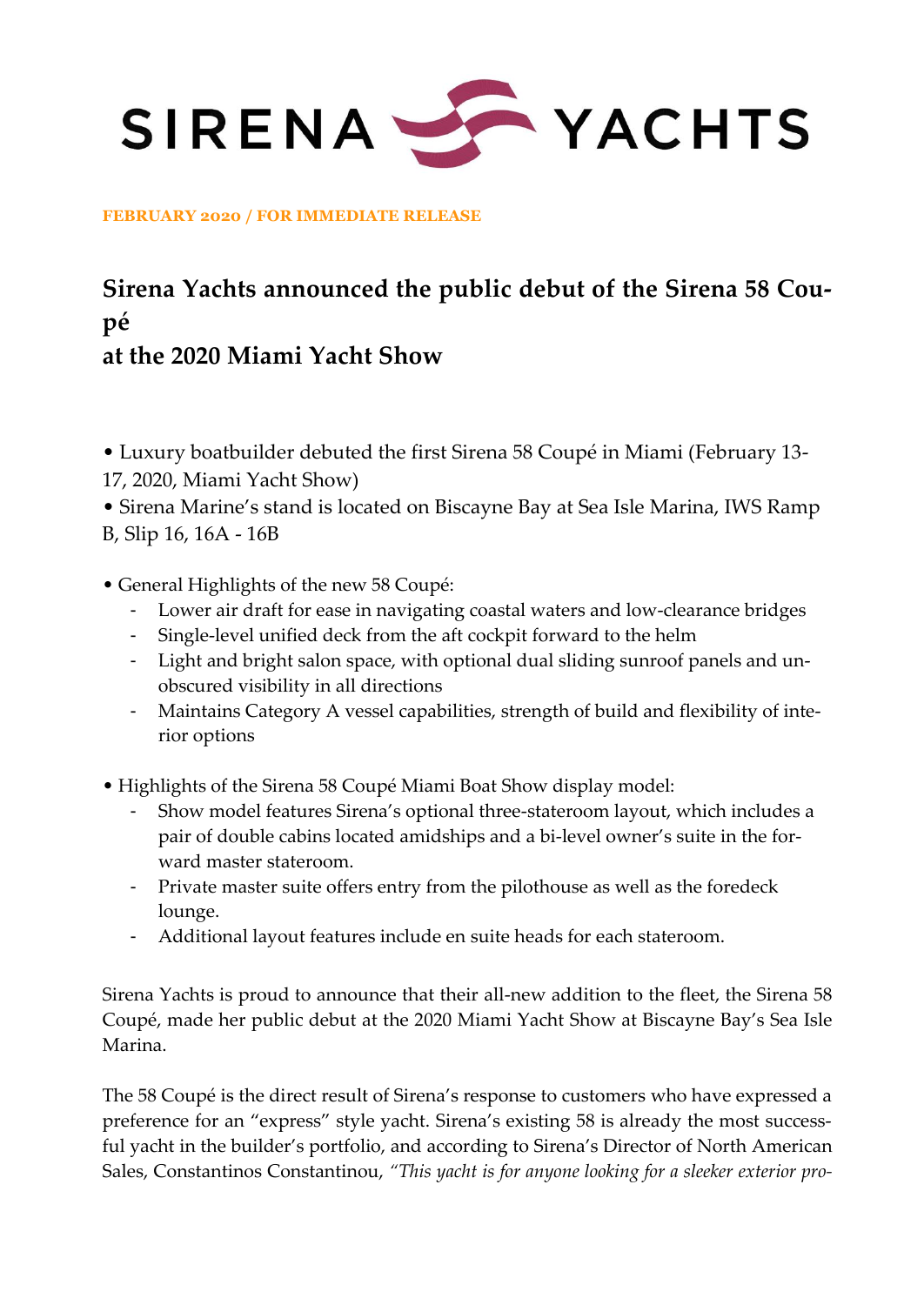

*file or for couples who prefer not to have a flybridge but do admire the build strength and design details in Sirena's existing 58."*

The hull and superstructure design is credited to legendary naval architect, Germán Frers and features a contemporary plumb-bow design, modest freeboard, and a fastdisplacement hull that provides for substantial vessel range (exceeding 850 miles) at lower speeds of 10 knots, while still capable of top speeds in excess of 26 knots.

The Coupé version augments the existing 58 lineup by providing a vessel with distinct characteristics, such as a lower air-draft, a unified interior space on the main deck, and a light and airy interior imagined by famed Italian interior designer, Tommaso Spadolini.

Constantinou is confident that the 58 Coupé will find a wide and receptive audience throughout the Miami Yacht Show, which is perfectly tailored to prospective buyers that seek this vessel's unique combination of quality, style, size and performance. *"While we are confident in all of our layout options for customers,*" he says, *"we are particularly happy that this three-cabin arrangement will garner attention among North American buyers."*

With its unique forward owner's stateroom, the bi-level suite is a showpiece in vessels of this size, offering owners access to the main pilothouse or a private entrance to the foredeck lounge. Interesting for owners who want to accommodate guest in owner-caliber accommodations, the 58 Coupé is also available in a twin-master lower deck layout.

Another important distinction is found on the main deck of the Coupé. Sirena aimed to unify the natural division between the aft deck and the salon and pilothouse bulkhead. *"Without a staircase to the bridge,"* Constantinou says, *"We were able to take advantage of the additional room by re-engineering salon entry doors in order to increase the on-board space. The 58 Coupé's galley spans the entire beam of the aft bulkhead."* The galley itself is upgraded by the extra square footage in the form of additional countertop prep space and additional under-cabinet refrigerator and freezer.

With a clever four-panel door that opens almost entirely, the space from the pilothouse through to the transom is open and at a single level. A shaded aft deck, by virtue of an overhang as well as an electrically-controlled sunshade, makes inside-out living the true benefit in this new design. Says Constantinou: "*We feel that for those customers who don't need a flybridge, this coupe version of the 58 offers the best of both worlds: inside-out living and incredible flexibility, both in the accommodations spaces as well as the yacht's overall performance."*

#### **ABOUT SIRENA MARINE -sirenamarine.com.tr**

Founded in 2006 by Kıraça Holding, Sirena Marine is a prominent manufacturer in both the Yachting and Automotive Industries. Sirena Marine's vision is to develop internationally-renowned yachting brands by drawing on the talents of world-leading designers like Germán Frers, Cor D. Rover, Rob Humphreys, Tommaso Spadolini and Giovanni Ceccarelli and combining their skills with its own hard-won manufacturing expertise and considerable engineering knowhow. This approach has already borne